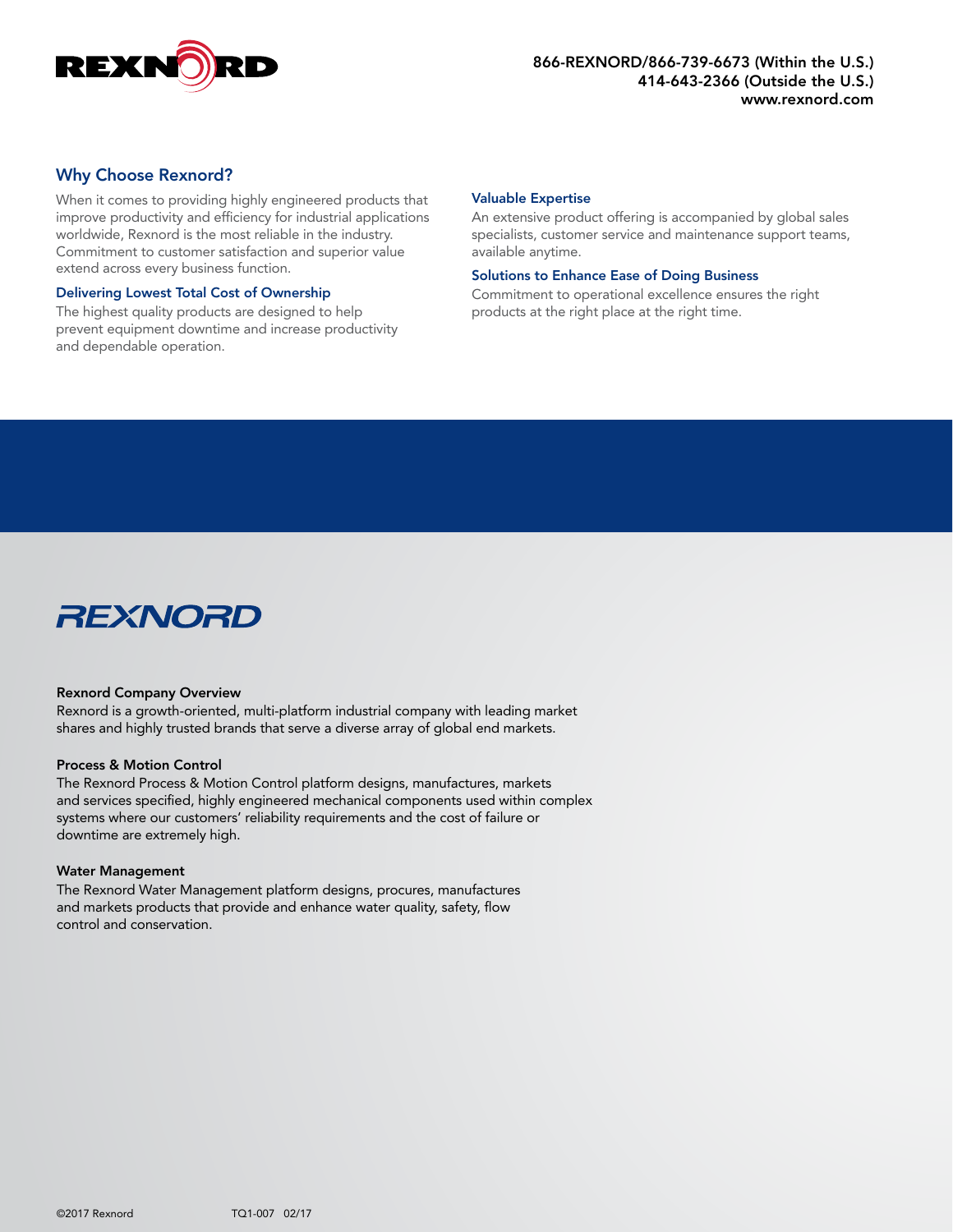

# Autogard Torque Limiter Selection Guide

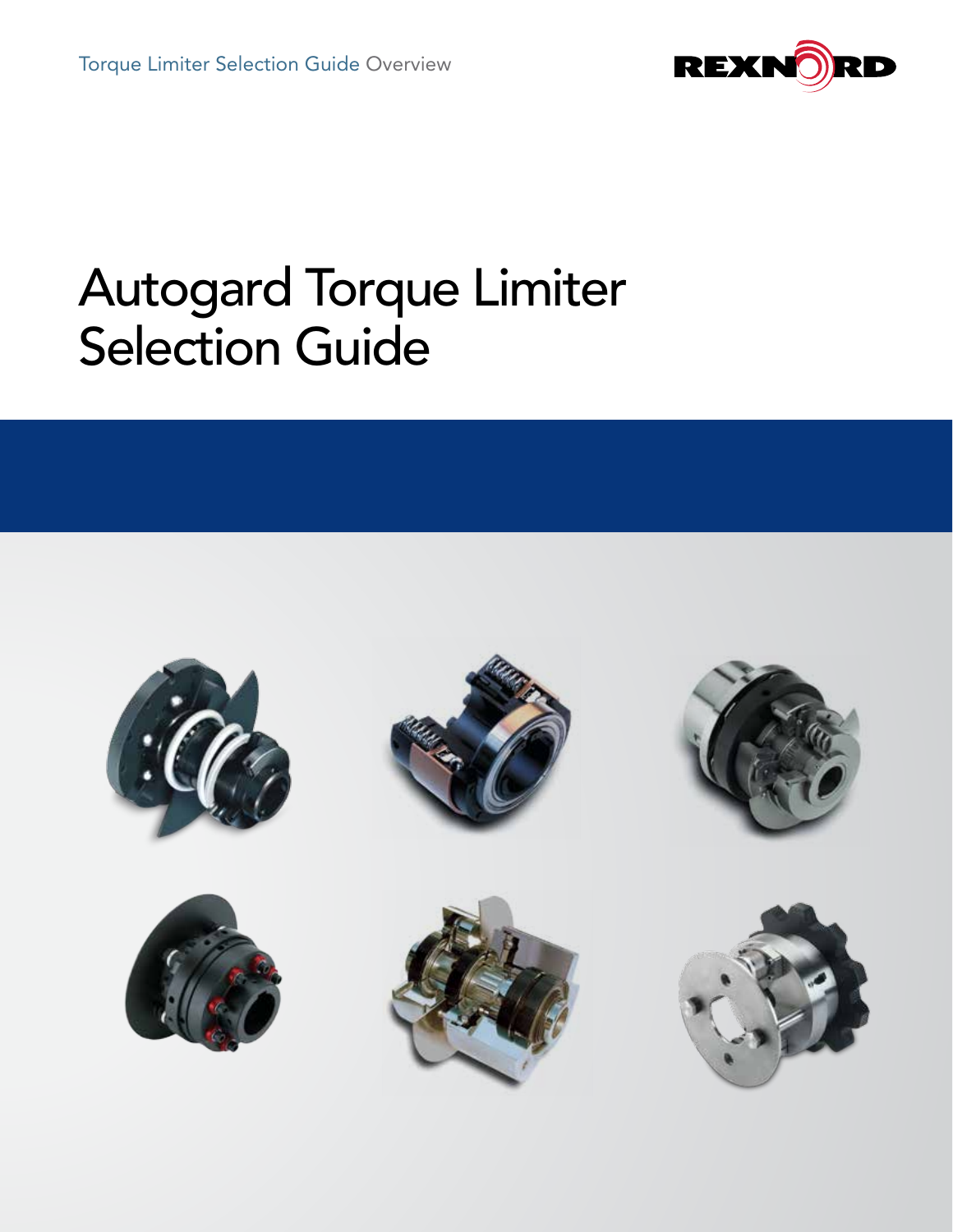# Autogard Torque Limiters

For more than 80 years, Autogard® products have led the industry in overload protection with high-quality products, design innovation and production. Autogard products are manufactured to meet ISO 9001 using the latest machine tools and high-quality materials.

Autogard torque limiters are disconnecting type torque limiters that act like a mechanical "circuit breaker" to protect the weakest member of the drive train and reduce or eliminate downtime as a result of overloads or jams.



# Autogard Torque Limiter 200 Series

- Simple, cost-effective design
- Automatic or manual reset
- Up to 75,000 in-lbs torque capacity
- Up to 4-inch shaft sizes



### Autogard Torque Limiter 320 Series

- Compact design
	- Automatic or manual reset
- Up to 13,000 in-lbs torque capacity
- Up to 2.5-inch shaft sizes



# Autogard Torque Limiter 400 Series

- Unique reverse-to-reset mechanism
- Up to 1,800,000 in-lbs torque capacity
- Up to 10-inch shaft sizes



### Autogard Torque Limiter 820 Series

- Modular design
- Automatic or manual reset
- Over 15,000,000 in-lbs torque capacity
- Unlimited shaft sizes



# Autogard Torque Limiter 600 Series

- Pneumatically controlled
- Adjustable in-motion, variable torque setting
- Up to 100,000 in-lbs torque capacity
- Up to 6-inch shaft sizes
- Can be used as manual disengaging clutch



### Autogard Torque Limiter WT Series

- Modular design
- Stainless steel construction
- Up to 60,000 in-lbs torque capacity
- Up to 3.75-inch shaft sizes

Warning! Autogard torque limiters should not be regarded as human safety devices. Special consideration should also be given to lifting applications.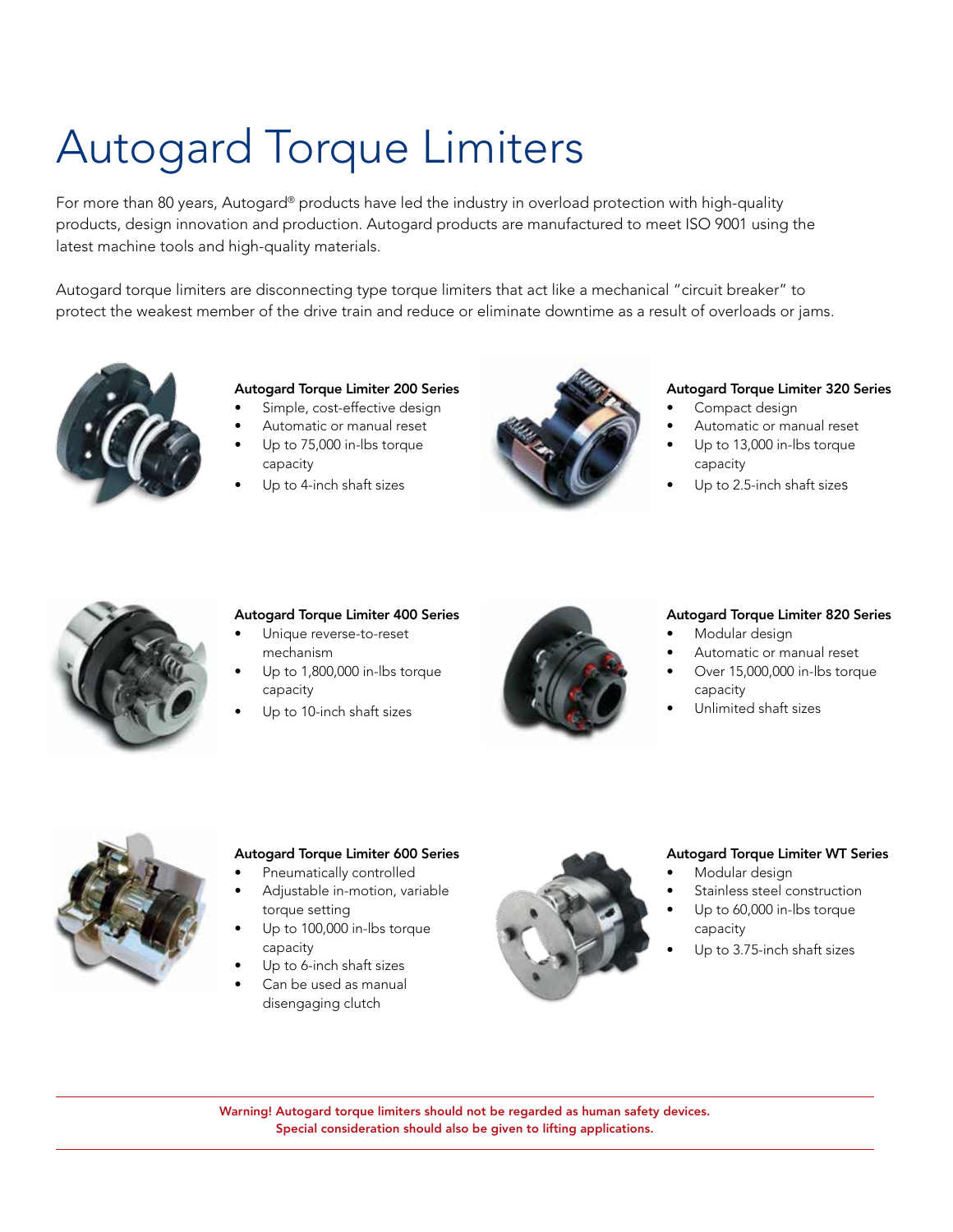# How to Select a Torque Limiter

Autogard's wide range of mounting configurations makes it easy to fit a standard unit into any new and many existing drives without having to re-engineer the drive train. Autogard torque limiters are suitable for chain, belt and gear drives, and are available with rigid or flexible couplings. The most effective location for an Autogard torque limiter is as close as possible to the component being protected. Recommended and alternative locations are shown in Figure 1, 2 and 3 below. Drive trains that have large reduction ratios should be given special consideration when mounting at a high speed location. To provide maximum protection in these locations, the reduction between the Autogard torque limiters and the final drive must be less than 300:1.

Figure 1: Coupling Application



Figure 2: Offset Application



Figure 3: "C" Face Application



- $\star$  Recommended Positions for Autogard torque limiters
- Alternative Positions for Autogard torque limiters

#### Data required for torque limiter selection:

- Application details for service factors
- Kilowatt (kW) or horsepower (hp) and rpm of the driver
- Shaft details of the driving and driven equipment

(1) Calculate the nominal torque.

Torque (in-lbs) =  $hp \times 63025$ /rpm

Consideration should then be given to start torque or other special circumstances depending on the position chosen in the drive system. Choose a set torque with a suitable margin over nominal. Select the torque limiter which has a higher torque rating.

- (2) Check limiting conditions.
	- a. Check hub bore capacity.

b. Check the torque limiter dimensions such as the overall length and outside diameter.

(3) Select and specify the appropriate drive medium or coupling

All Autogard units may be supplied from the factory at a pre-set torque and with the required drive medium assembled to the unit.

#### Autogard 820 Series with Autoflex coupling

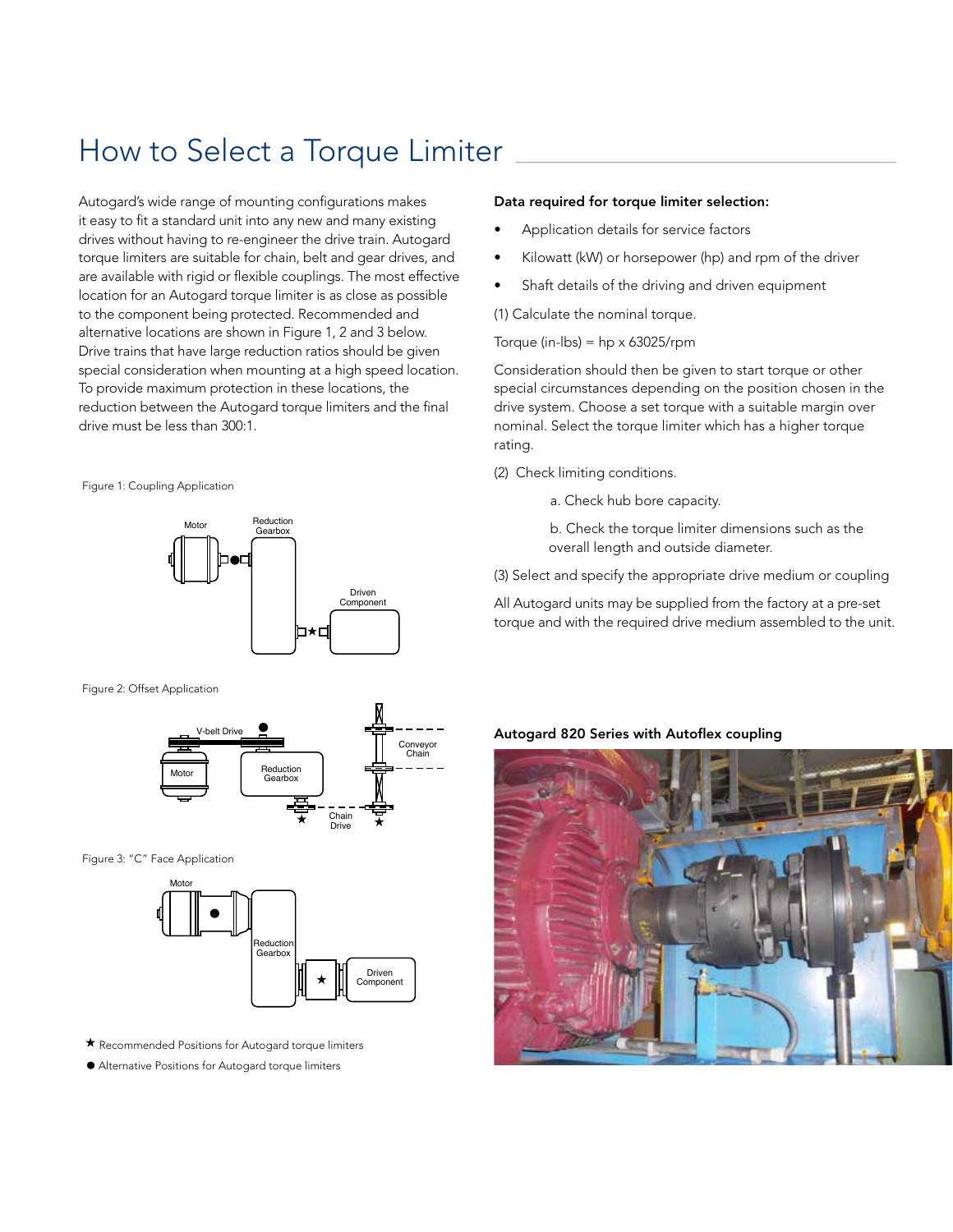# Product Selection

Please check with Autogard or your local representative for pricing, verification of selection or to discuss any of the many special adaptations and custom designs that are possible.



320 Series

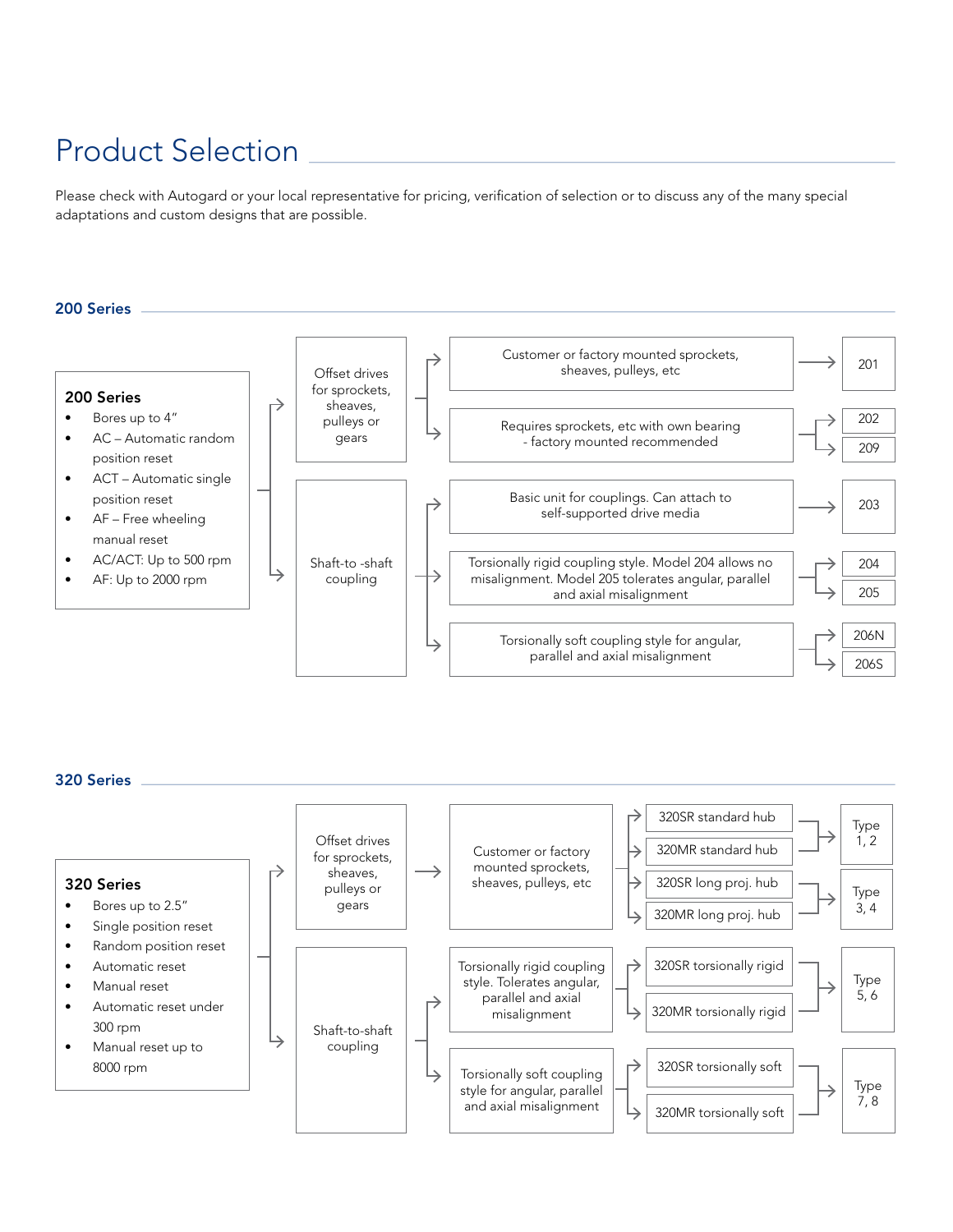# Product Selection

Please check with Autogard or your local representative for pricing, verification of selection or to discuss any of the many special adaptations and custom designs that are possible.



### 600 Series

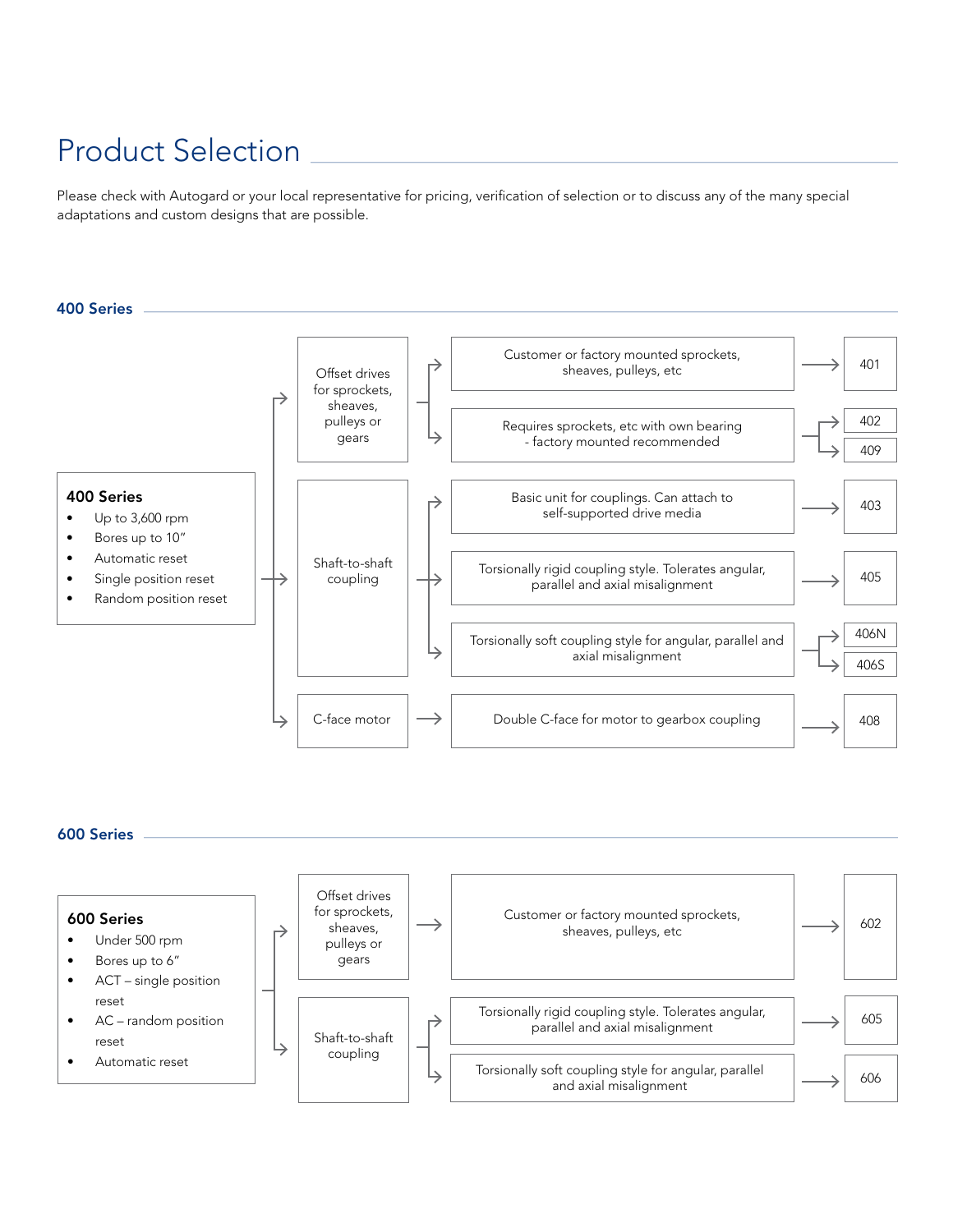# Product Selection

Please check with Autogard or your local representative for pricing, verification of selection or to discuss any of the many special adaptations and custom designs that are possible.





To learn more about the Autogard Torque Limiter offering and how it can provide you with high-quality overload protection, go to www.rexnord.com, where you'll find: • Product information • Brochures • Manuals 866-REXNORD/866-739-6673 (toll-free within the U.S.) or 414-643-2366 (Outside the U.S.)